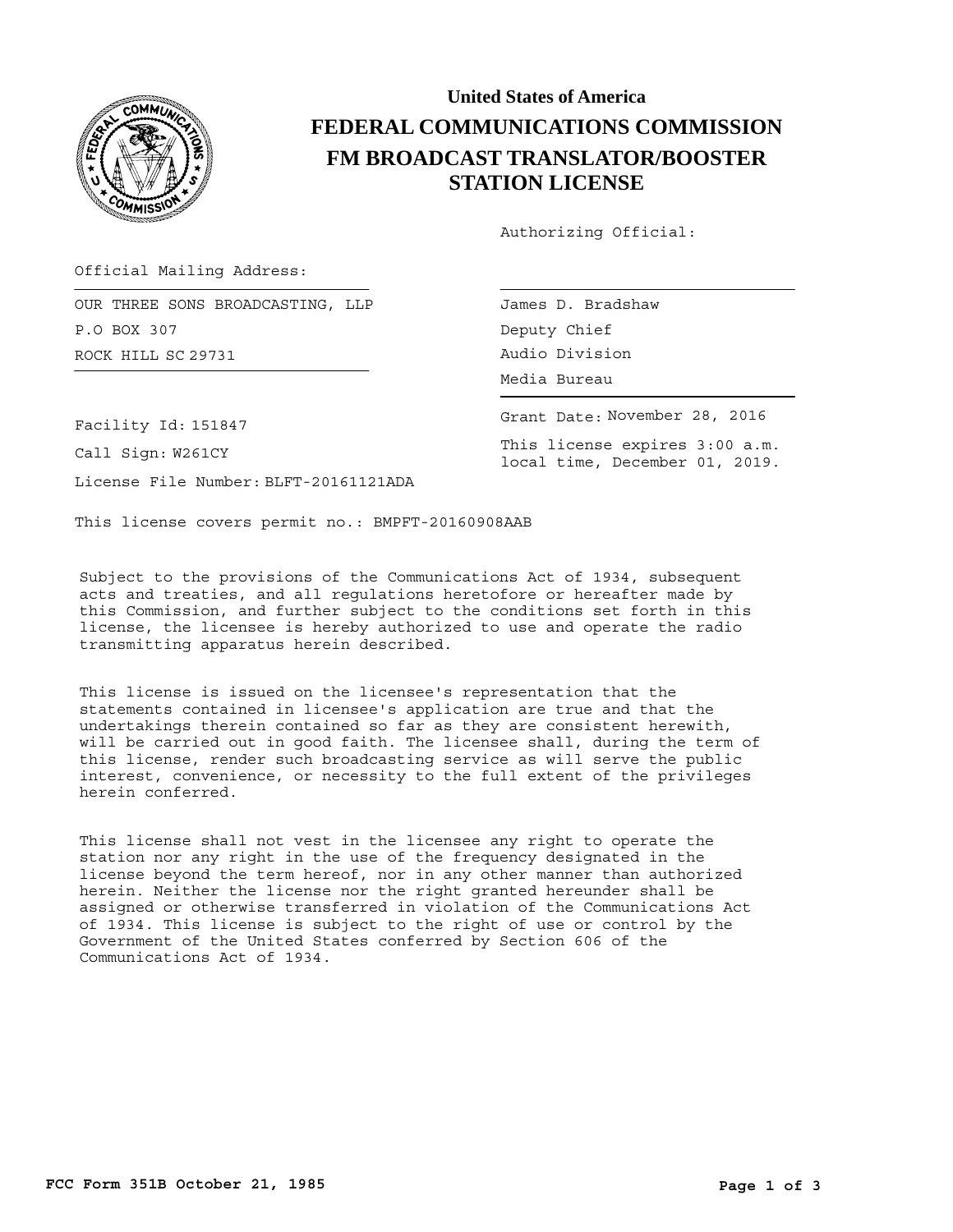Callsign: W261CY License No.: BLFT-20161121ADA Principal community to be served: SC-ROCK HILL Hours of Operation: Unlimited Frequency (MHz): 100.1 Via: Other Primary Station: WRHI (AM), Frequency 1340 kHz, ROCK HILL, SC Channel: 261 Name of Licensee: OUR THREE SONS BROADCASTING, LLP

Antenna Coordinates: North Latitude: 34 deg 54 min 81 deg 00 min 09 sec West Longitude: Transmitter: Type Accepted. See Sections 73.1660, 74.1250 of the Commission's Rules. 33 sec

Transmitter output power: 0.124 kW

Antenna type: (directional or non-directional): Non-Directional Description: PSI FML-2(.75)

Major lobe directions (degrees true): Not Applicable

|                                                           | Horizontally Vertically |           |
|-----------------------------------------------------------|-------------------------|-----------|
|                                                           | Polarized               | Polarized |
|                                                           | Antenna:                | Antenna:  |
| Effective radiated power in the Horizontal Plane (kw):    | 0.085                   | 0.085     |
| Height of radiation center above ground (Meters):         | 111                     | 111       |
| Height of radiation center above mean sea level (Meters): | 298                     | 298       |

Antenna structure registration number: 1048485

Overall height of antenna structure above ground (including obstruction lighting if any) see the registration for this antenna structure.

Special operating conditions or restrictions:

1 The permittee/licensee in coordination with other users of the site must reduce power or cease operation as necessary to protect persons having access to the site, tower or antenna from radiofrequency electromagnetic fields in excess of FCC guidelines.